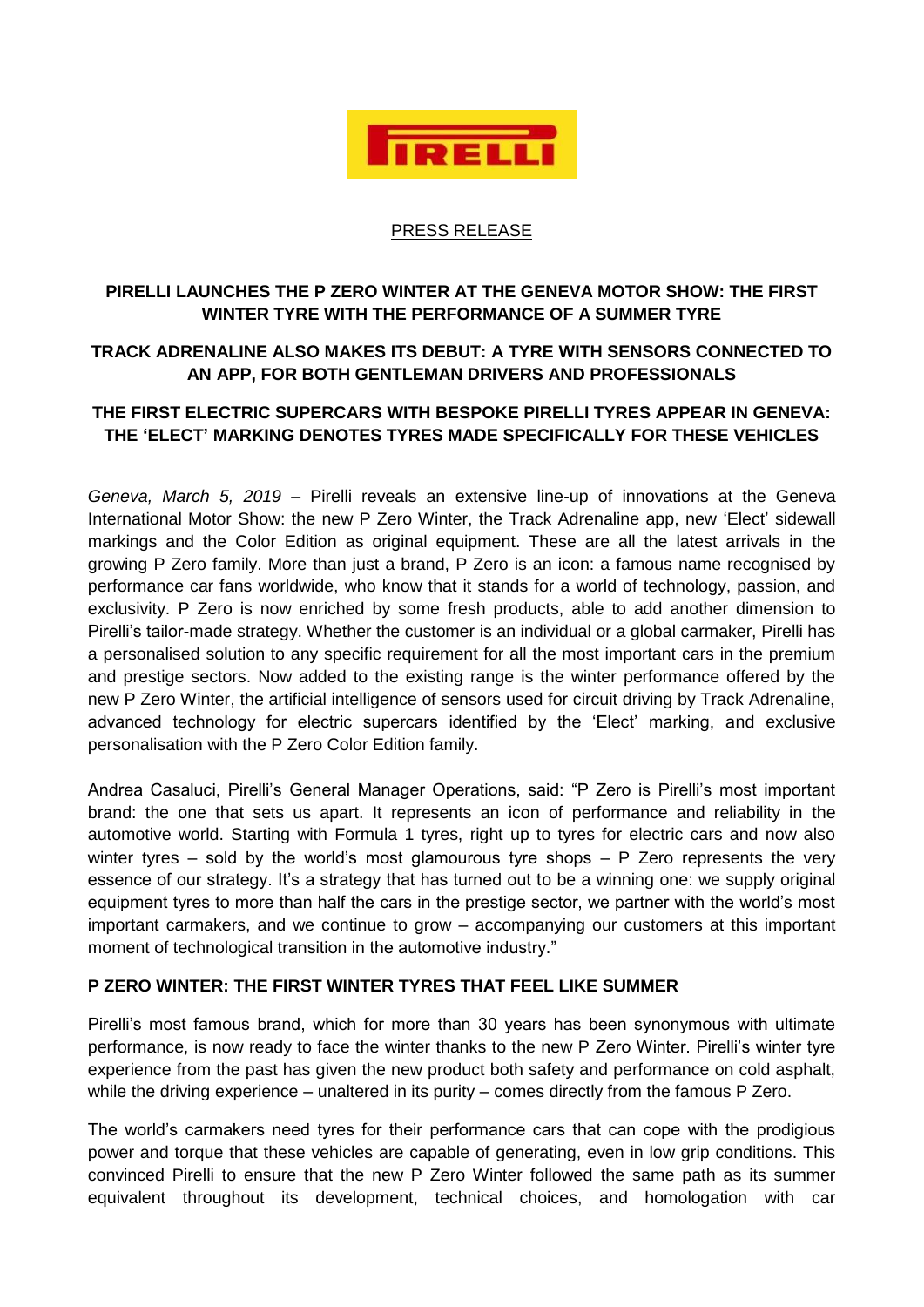manufacturers. No compromises were accepted in the pursuit of performance. The objective set at the beginning of the project and achieved at the end of it was to offer owners of supercars and luxury cars the same the driving feel that is typical of the summer P Zero, making the change of season almost unnoticeable. Compound, tread pattern, and technical solutions adapt the new tyre to the road conditions typical of winter, maintaining the same levels of safety and control

With the arrival of the new Winter tyre, the P Zero family now offers every type of tyre to equip the world's most sporting and prestigious cars. Every tyre is distinguished by a specific marking on the sidewall that testifies to the joint development work carried out by Pirelli's engineers alongside their counterparts at each car manufacturer, ensuring that there is a tailor-made Pirelli tyre for every car. This process sums up Pirelli's 'perfect fit' strategy, with every marked tyre delivering exactly the right technical performance to complement the inherent characteristics of the car it is fitted to. This strategy is also rigidly applied to the new P Zero Winter.

## **TRACK ADRENALINE: MAXIMUM PERFORMANCE AND SAFETY ON THE TRACK**

The name is still P Zero but the focus shifts from winter to the race track, with the added intelligence of Pirelli's Cyber Technologies. For those who like to put their supercars through their paces on circuits, Pirelli's Cyber division introduces Track Adrenaline. This is a new track day product for gentleman drivers, professionals and driving schools, which manages to be simultaneously a lap timer as well as a real time monitoring system for tyre pressures and temperatures.

The system combines both telemetry and tyre data to identify and tell the driver when to warm up tyres, when it's the right time to push for a flying lap, and when it's necessary to come into the pits for a stop. Track Adrenaline consists of an electronic box that can easily be fitted to a car, as well as the P Zero Track Adrenaline smartphone app and P Zero Trofeo R tyres with sensors inside. The box talks to the app via wi-fi and provides a sophisticated lap timer, with telemetry information and real time analysis of each track session. Lap times, split times, maximum as well as average speeds, acceleration, braking, theoretically ideal laps and comparisons with previous sessions are among the displays that the app can offer every driver.

The Pirelli Track Adrenaline box is also equipped with a powerful GPS unit, which guarantees precise geolocation and definition of racing lines, as well as timing. Pirelli Track Adrenaline will be released onto the market in July and driving fans will be able to sample it as part of the P Zero Experience. Spa-Francorchamps, Abu Dhabi, Mugello, and Silverstone are some of the well-known circuits where Pirelli organises its own track days for customers, often in collaboration with the world's most prestigious carmakers.

## **'ELECT' MARKINGS FOR ZERO EMISSIONS SPORTS CARS**

The evolution of P Zero also takes in the growing market for electric sports cars. The 'Elect' marking makes its debut on P Zero tyres in Geneva, describing tyres that are made for electric cars or plug-in hybrids. Pirelli tyres marked 'Elect' offer a number of advantages for eco-friendly cars, thanks a specific set of technical characteristics.

First and foremost is low rolling resistance, which helps to maximise each car's range. Then there is a reduction in noise, to emphasise the quiet inside the cabin. In electric cars, the engine is no longer the primary source of noise, so combatting sound frequencies produced by the tyres accentuates one of the key advantages of electric driving: silence. Finally, the Pirelli tyres marked 'Elect' offer immediate grip in line with the intense demands from the transmission. Electric motors